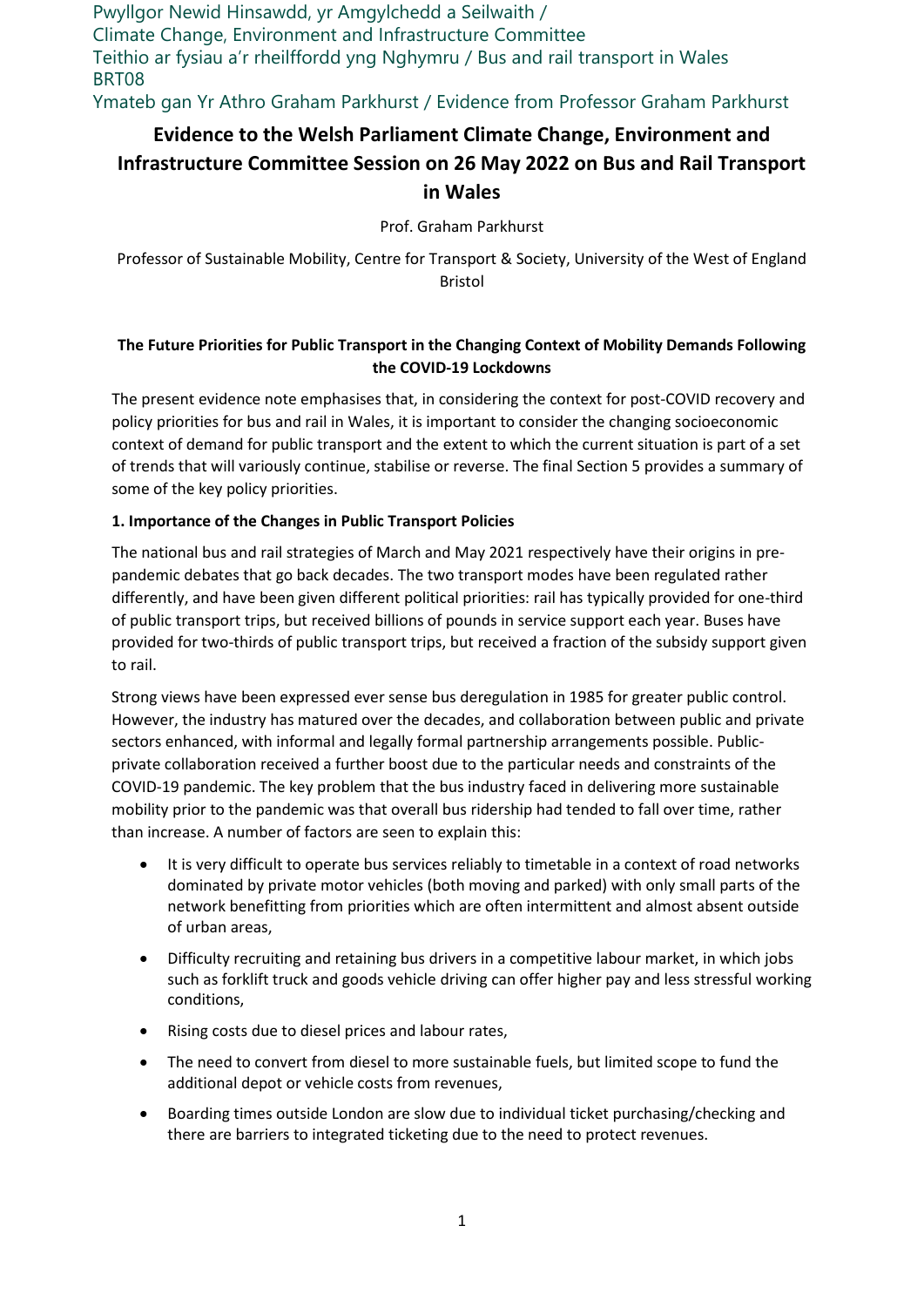Of these problems, the first four must be faced, whether the public sector controls the bus network via franchises, or voluntary collaboration continues. The first is a political problem which requires politicians to make the case and convince the public that additional bus priorities are necessary. The middle three issues are funding and finance problems. The public sector may find it easier to invest if it has strong political controls over the bus services, but the money still needs to be found.

The last issue is the one which could potentially be changed by a more contractual or franchised basis for bus operation, as the revenue risk is passed from the private sector to the public sector, which effectively has an operating contract. London standards of intermodality and capped-fare ticketing are can be achieved but at a cost to the public sector far higher than has been typical elsewhere. The rise of Mobility-as-a-Service is also potentially a game-changer which solves this problem in a different way: allowing operators to participate without having to share commercial information and being confident that revenues will be appropriately allocated. These technical solutions, often reliant on 5G communications, are though still under development.

Overall, then, it can be argued that the bus problem is primarily one of funding, and that regulation would only affect these problems at the margin.

Considering rail, the case for organisational change is strong. The role of contractual arrangements and separation of infrastructure, services, and maintenance in rail safety and customer service failures have been well documented. However, in sustainable mobility terms it can be observed that despite these failures, rail demand had been growing nationally (if focussed on travel into and between the major cities) over a long period prior the Pandemic. One of the key challenges was finding solutions for new capacity, which was perhaps the strongest argument for HS2.

However, the largest problem for the sustainable mobility contribution of the rail sector is how long it takes to deliver new projects. In many cases projects would take so long to move through the prioritisation and delivery processes that if they are not already advanced, they will arrive too late in the NetZero decarbonisation timeline to make a critical difference. For this reason, the focus of rail strategy should arguable be to use the existing infrastructure better, with the conversion of existing rail services to zero carbon operation (e.g. electrification, hydrogen fuel cell).

If Great British Railways can reduce the time horizons for project delivery then rail line and station re-openings could play a bigger role, but HS2 will represent a major demand for sector skills which are a scarce resource.

However, post-COVID, with a decline in demand for commuting (and associated revenues), the rail sector is needing to consider again 'what the railway is for'. A reduced focus on commuting to the large cities, and particularly London, may create more scope for the development of rail services within Wales and the English regions oriented to more local travel needs, and considering social and leisure purposes alongside travel for work. The following sections develop this idea that future mobility overall will be more about leisure and wellbeing, and somewhat less about economic necessity, although recognising that the experience of different citizens may be very different.

#### **2. Impacts of COVID-19 on Travel Behaviour**

The 2020-2022 COVID-19 Pandemic and periods of restriction led to changes in four broad domains which influence the demand for travel (Figure 1):

- Altered perceptions by individuals about what is important in life, and new values given to different kinds of space,
- New relationships with technology, particularly those for facilitating remote communications,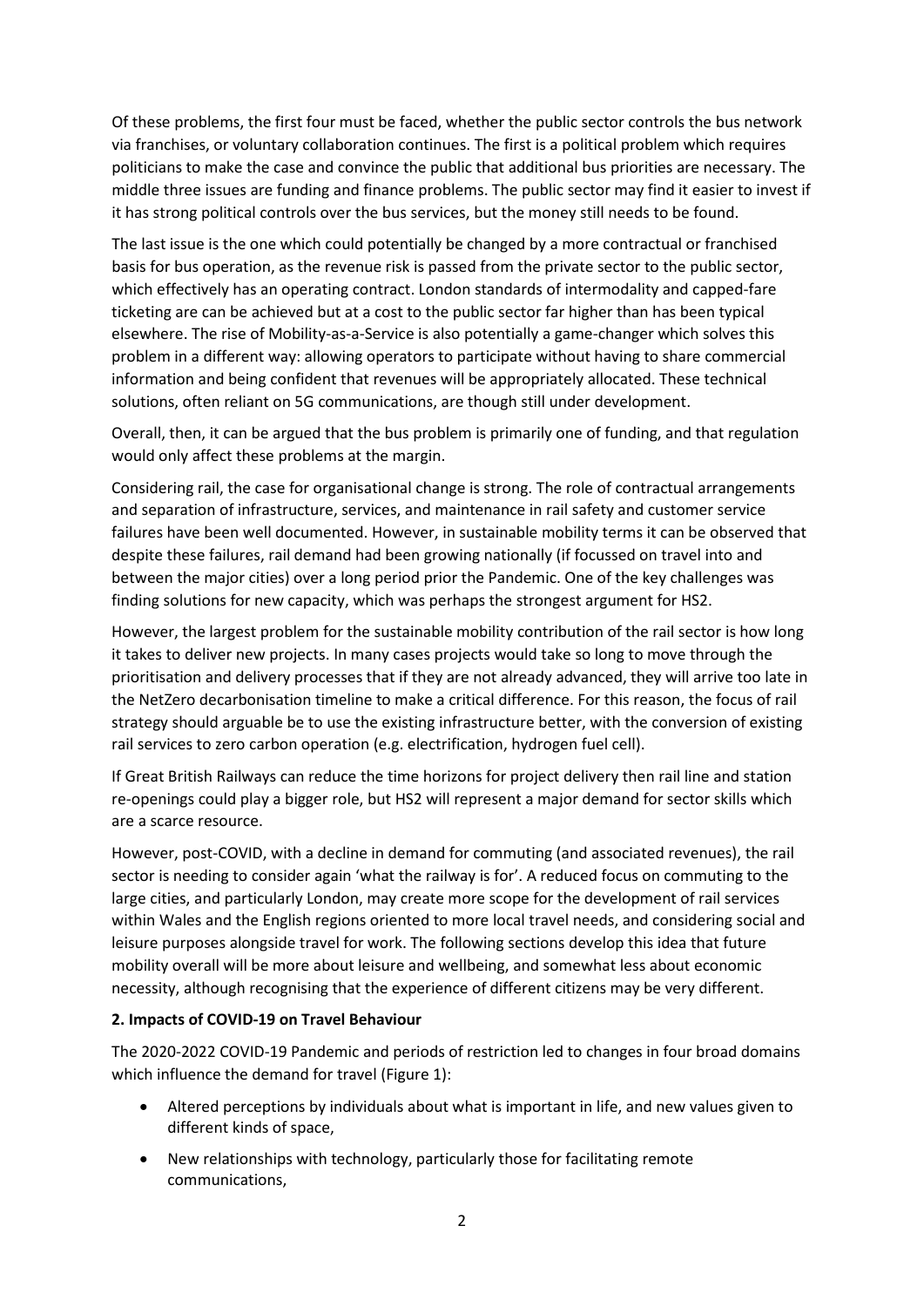- A social and psychological context in which behaviours become more or less acceptable within society (such as remote working and meeting) and the interruption of habits,
- Economic impacts which have impacted on the labour market and overall economic activity, with the emergence of winners and losers as a result (some people saw their incomes reduce, others did not, and were able to increase their savings).



*Figure 1: Overview of Impacts and Processes of COVID-19 Pandemic and Lockdowns on the Demand for Mobility*

Environmental psychologists have always emphasised the wellbeing benefits of access to nature (green and blue spaces), and to a lesser extent, high-quality urban environments (e.g. historic centres). The lockdowns not only gave more people the time to discover or rediscover environments of wellbeing, the concept of personal space was emphasised by the campaigns to respect interpersonal distance. One result is that London property prices have risen relatively slowly in the last two years, whereas areas associated with rural living, including Wales, have shown the strongest growth $^1$  $^1$ .

The lockdowns also interrupted or ended time commitments for people, including jobs and social activities. Some businesses closed for good. Even where people were not forced to make life changes they had more time available to consider their futures. As a result, labour market turnover has been increased, with an increased rate of people over-65 retiring, a higher rate of younger people losing their jobs and being re-employed, combined with a higher rate of people choosing to seek new roles.

The lockdowns increased the extent to which walking and cycling (and also other modes such as escooters) were used. These levels of using active travel may have reduced post-lockdown, but individuals retain their raised awareness of those modes, and their potential to use them again.

Perhaps most important of the COVID-19 impacts relates to technology. Legal requirements to stay at home resulted in:

• Rapid adoption of enhanced equipment and software for social and economic interaction at distance, increasing both the scope and quality of remote communications.

**.** 

<span id="page-2-0"></span><sup>&</sup>lt;sup>1</sup> The Nationwide House Price Index shows a 29% increase in predominantly rural areas over the last five years, suggesting COVID-19 increased an established trend<https://www.nationwidehousepriceindex.co.uk/reports>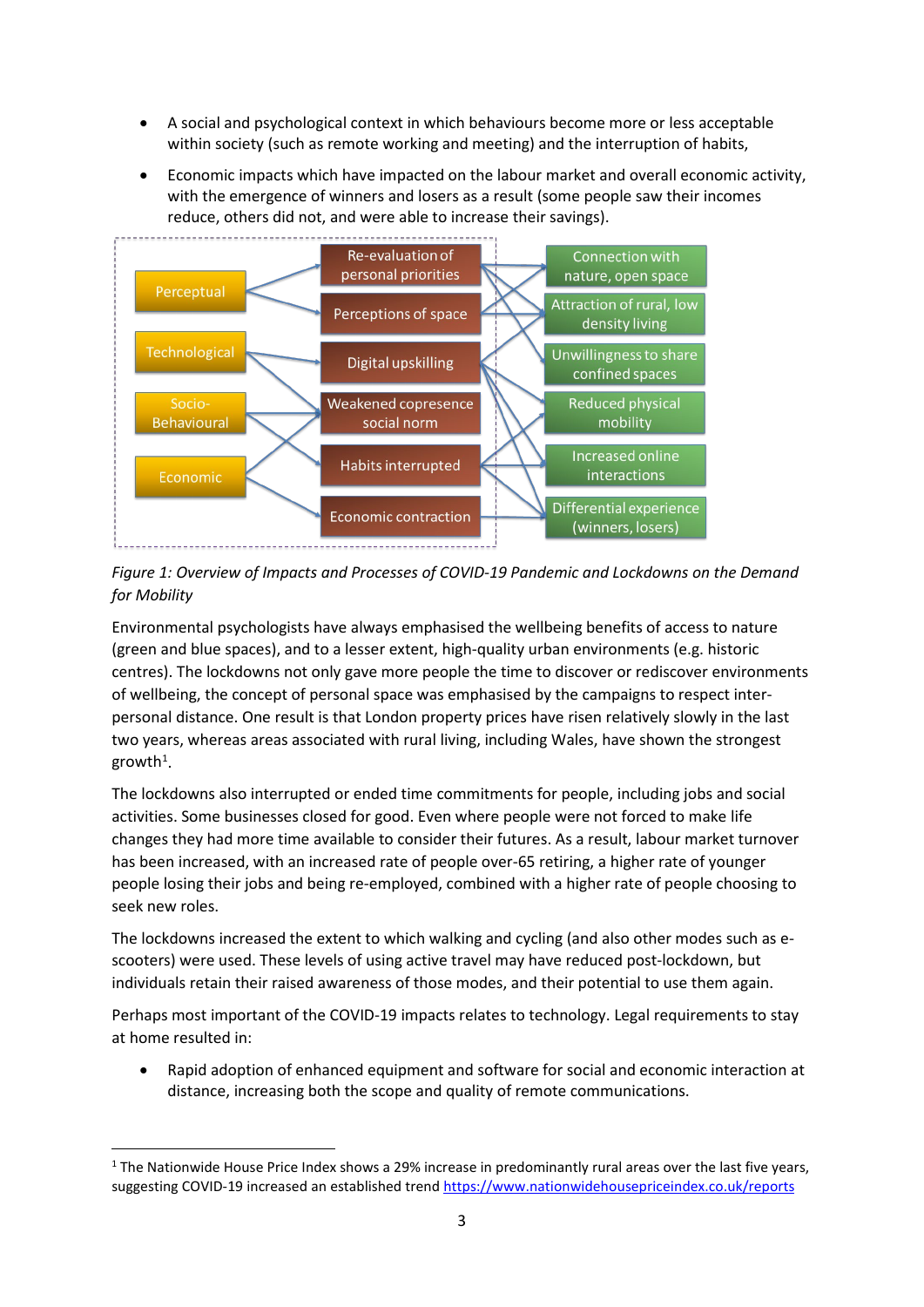- Upskilling of the population with respect to remote communication skills so that remote communication was no longer specialist, but a mainstream and inclusive activity, and, most importantly,
- Changing social acceptance of when it is acceptable to use remote interaction in place of inperson interaction.

As well as facilitating homeworking, the lockdowns boosted established trend for growing ecommerce, with a number of high-profile loses from traditional retailing recorded, such as the department store chain Debenhams.



*Figure 2: Boost to trend for online commerce due to lockdown[2](#page-3-0)*

Taken together, these changes in perceptions, aspirations, capabilities, constraints and opportunities have in some cases resulted in people changing their long-run travel behaviour and patterns (rather than returning to their post-COVID situations). In some cases people have undergone 'moments of change' associated with more radical changes in behaviour (e.g. changing mode of travel, place of residence and location of travel together, rather the simply changing employment location.)

These developments suggests enhanced opportunities for policy to influence travel behaviour, although that window of opportunity will be limited. The key challenge for transport policy and planning is to understand how far these impacts and processes will tend to persist, and how far they will tend to reverse, and whether policy and practice can make a difference to these underlying tendencies.

## **3. Other Major Changes in the Mobility Context**

 $\overline{a}$ 

The task of future policymaking is complicated by other factors, not related, or only partly related, to COVID-19.

• Rising energy and road-fuel costs not only increase the cost of private car use, but domestic energy costs reduce disposable incomes and hence the demand for travel. Public transport providers will also see increases in one of the key costs of provision.

<span id="page-3-0"></span><sup>2</sup> <https://www.ons.gov.uk/businessindustryandtrade/retailindustry/timeseries/j4mc/drsi>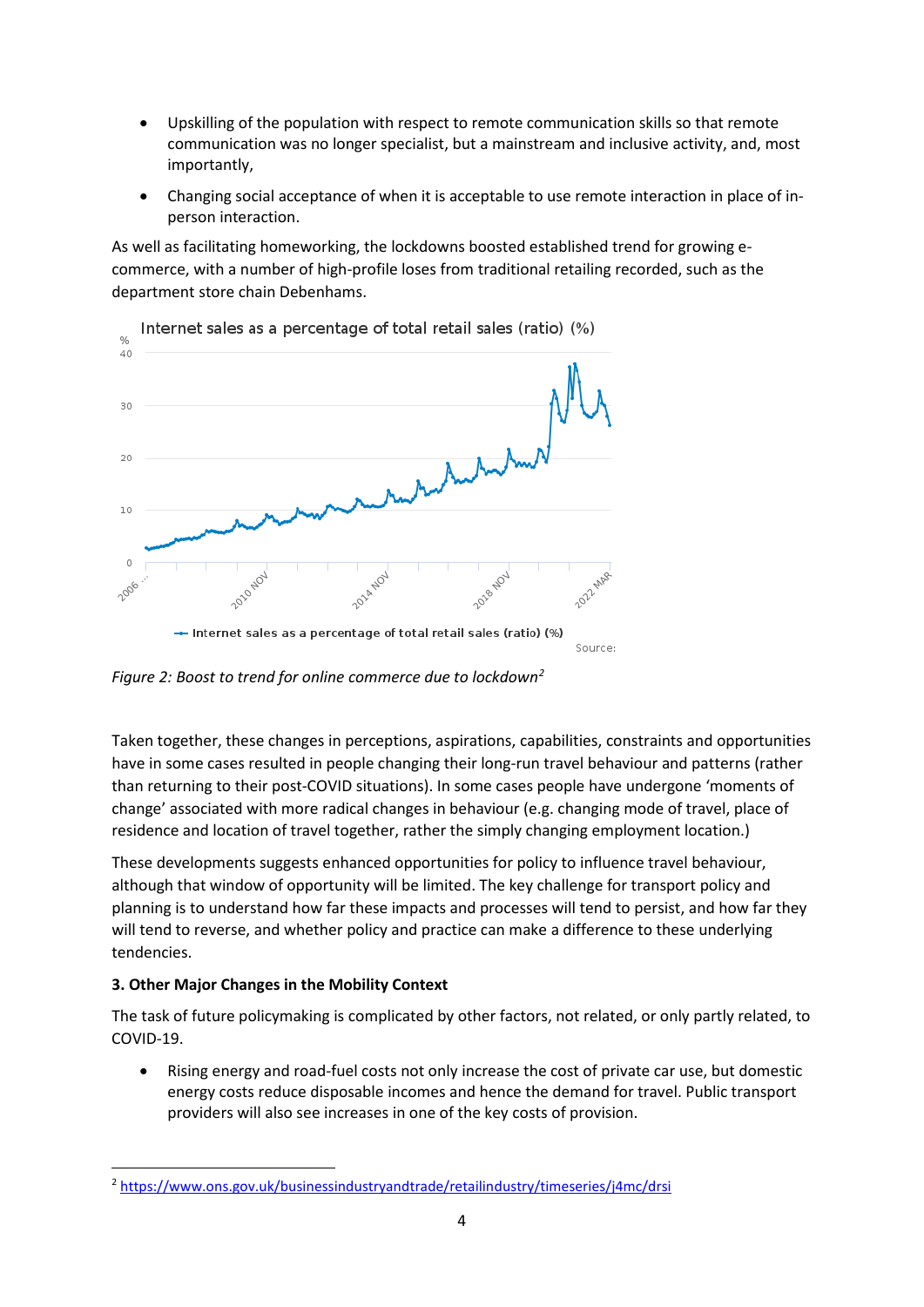- Government policies to promote a shift from internal combustion engine cars to electric cars are now having some success (one in six new cars was electric in April 2022) and will change perceptions about what constitutes the most energy efficient and clean way to travel, but also brings vehicles with different capabilities, notably a shorter range before refuelling, which may change medium and long-distance journey demands.
- To some extent micro-mobility modes such as e-scooters may also pose a threat to shortrange bus trips. An in-app survey of Bristol VOI users indicated that the modes seen to have been an alternative to scooter use were car (24%), taxi (12%), bus (15%), bike (12%) and walk (31%). However, public transport supply was reduced during the pandemic, and escooters promoted as a means of avoiding COVID-19 exposure. More research is needed in the post-pandemic context to understand if e-scooters do compete with public transport, or perhaps complement public transport by enabling low-car lifestyles.
- Brexit and COVID have had impacts on supply chains which may impact private and publicsector planning and decision-making regarding exposure to globalisation, potentially encouraging re-shoring. Circular economy aspirations for wider sustainability objectives also suggest changes in supply chains. Ultimately such changes may affect both patterns and demands for commuting and also freight flows.
- War between Ukraine and Russia will likely bring longer-term economic output, supply shortage, and fuel prices impacts.

## **4. Post-Lockdown Public Transport Recovery and Development to Date**

Transport Focus found in March 2022[3](#page-4-0) that 87% of rail users and 89% of bus users felt "fairly" or "very" safe with respect to COVID-19 when travelling, although the survey would not have captured those continuing to avoid public transport for reasons of infection concern. As of mid-May, UK Department for Transport statistics<sup>[4](#page-4-1)</sup> showed that, nationally, rail had recovered to 75-80% of prepandemic weekday levels and bus to 80-85%. However, weekend recovery on both modes has been stronger, up to 85% on rail and 95% on bus, on specific days. These observations fit with the explanation that travel for leisure and visiting friends and family have recovered relatively strongly, because presence is more important for those activities, whereas commuting has been subject to greater discretion, as home-working can substitute.

Evidence from other modes also supports that explanation: car travel demand is now more than 100% of pre-COVID levels at weekends, but lower than 95% on weekdays. Cycling, whilst at nowhere near the peaks during lockdown, shows variation well above the pre-pandemic situation (on some specific days double, and overall perhaps 20-30% higher).

Survey analyses undertaken by the Centre for Transport & Society have identified a reluctance to to return to the office full-time. A survey of 466 West of England employees at two time-points (Dec 2020/Jan 2021 and Apr-May 2021) showed:

- Half were 'very satisfied' with home working in the second survey, and the positive ratings had increased from the first survey.
- 63% had more choice in the times of day that they work

 $\overline{a}$ 

• 15% stated that their employer now requires greater flexibility from them in terms of the hours they work

<span id="page-4-0"></span><sup>3</sup> [https://d3cez36w5wymxj.cloudfront.net/wp-content/uploads/2022/03/04092502/Travel-during-Covid-19](https://d3cez36w5wymxj.cloudfront.net/wp-content/uploads/2022/03/04092502/Travel-during-Covid-19-survey-%E2%80%93-4-March-2022.pdf) [survey-%E2%80%93-4-March-2022.pdf](https://d3cez36w5wymxj.cloudfront.net/wp-content/uploads/2022/03/04092502/Travel-during-Covid-19-survey-%E2%80%93-4-March-2022.pdf) 4 <https://www.gov.uk/government/statistics/transport-use-during-the-coronavirus-covid-19-pandemic>

<span id="page-4-1"></span>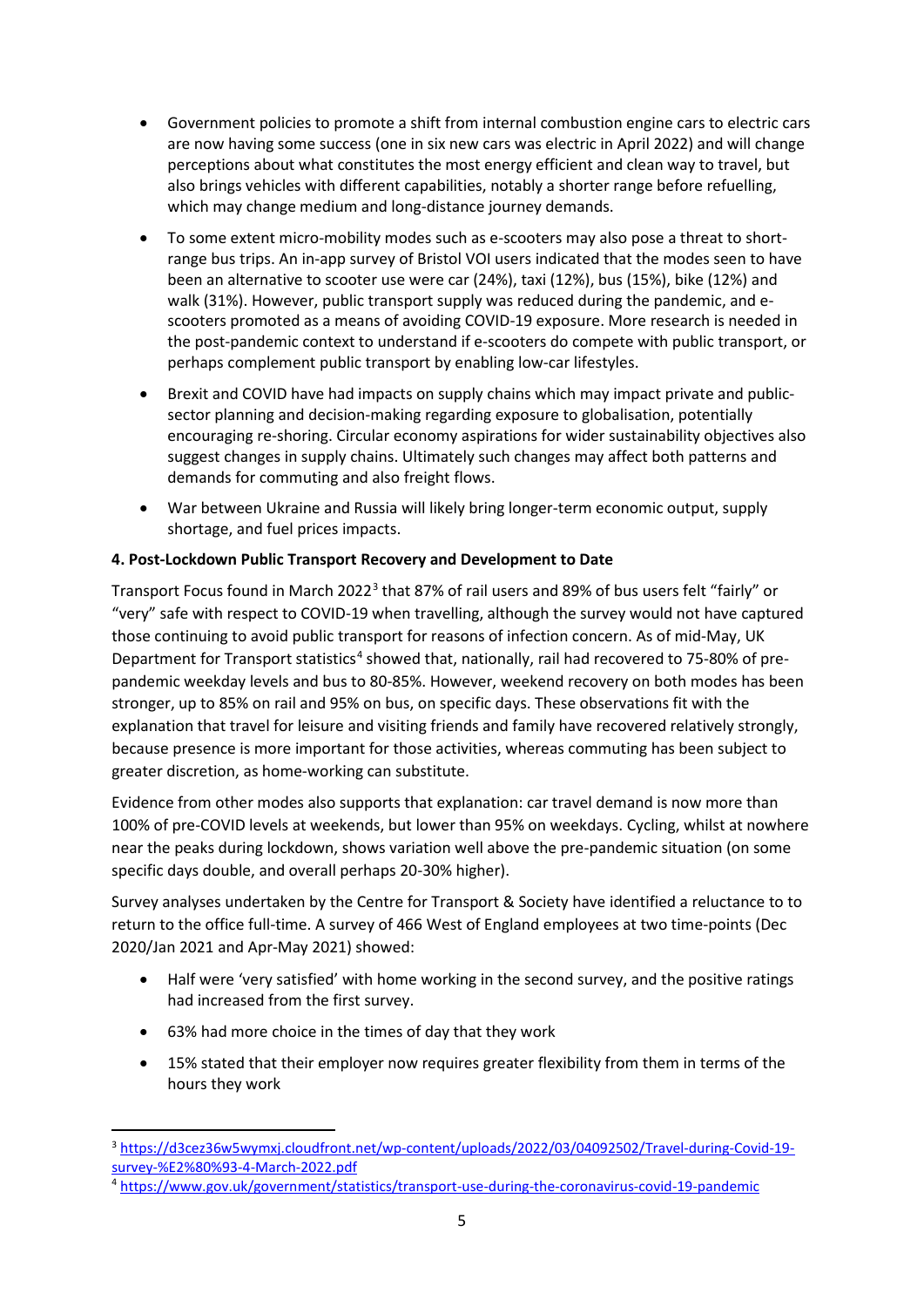• Almost two thirds of respondents with caring responsibilities said that they now find it easier to fit these around work.

However, home-working was also associated with negative developments by some: a third of respondents found it harder to maintain a healthy work-life balance, and more people reported working longer hours than shorter hours compared with pre-pandemic.

When asked about their Expectations of life in the year after restrictions are lifted compared with pre-pandemic:

- 82% expecting to be working from home more
- 73% expecting to be commuting less
- 61% expecting to be walking more and 44% cycling more
- 57% expecting to be driving less

Another project has examined the Milton Park Business Park at Didcot with a smaller sample surveyed at three points (July 2020, Winter 2020, July 2021). The third survey showed:

- 57% continued to work from home following end of lockdown
- 26% mix working from home with working at the business park
- 15% are working solely at the business park.

In May 2022 the Milton Park travel planner reported that car traffic at the site had only returned to 61% of pre-pandemic levels due to a mixed of working on site and at home.

Therefore, it seems likely that demand for commuter travel on public transport may take a long time to return to pre-pandemic levels, and if it does it may be due to population growth, rather than people reversing their preferred working location practices. This does assume that organisations continue to hold flexible policies, but given that the management also benefit from flexibility, whilst homeworking reduces pressures on office space (or enables businesses to downsize and save money) then it seems likely that many will.

A negative consequence of reduced rail commuting is that peak fares provide higher revenues (as well as seeking to spread demand out of the peaks). A positive consequence is that some of the levels of overcrowding ('passengers in excess of capacity') seen pre-pandemic may not re-occur for some time.

#### **5. Summary: Policy Priorities**

- There is evidence that the traditional needs to travel in the past, particularly travel for work and shopping, which have tended to dominate transport planning are increasingly being transferred to remote working and e-commerce. If more of this 'necessary' travel is undertaken digitally in the future, transport planning should put greater emphasis on the leisure and wellbeing roles of mobility: people need to be physically active in their communities and in natural environments to be included in society and to have good physical and mental health. There may be greater economic opportunities for the leisure and tourism sectors if people 'waste' less time travelling for essential needs and therefore seek to spend their 'travel budgets' (both in terms of time and money) for other purposes.
- Similarly, transport planning should focus less on peak demands in urban areas. With less need to spread demand for public transport from the peak to off-peak, it is perhaps time to